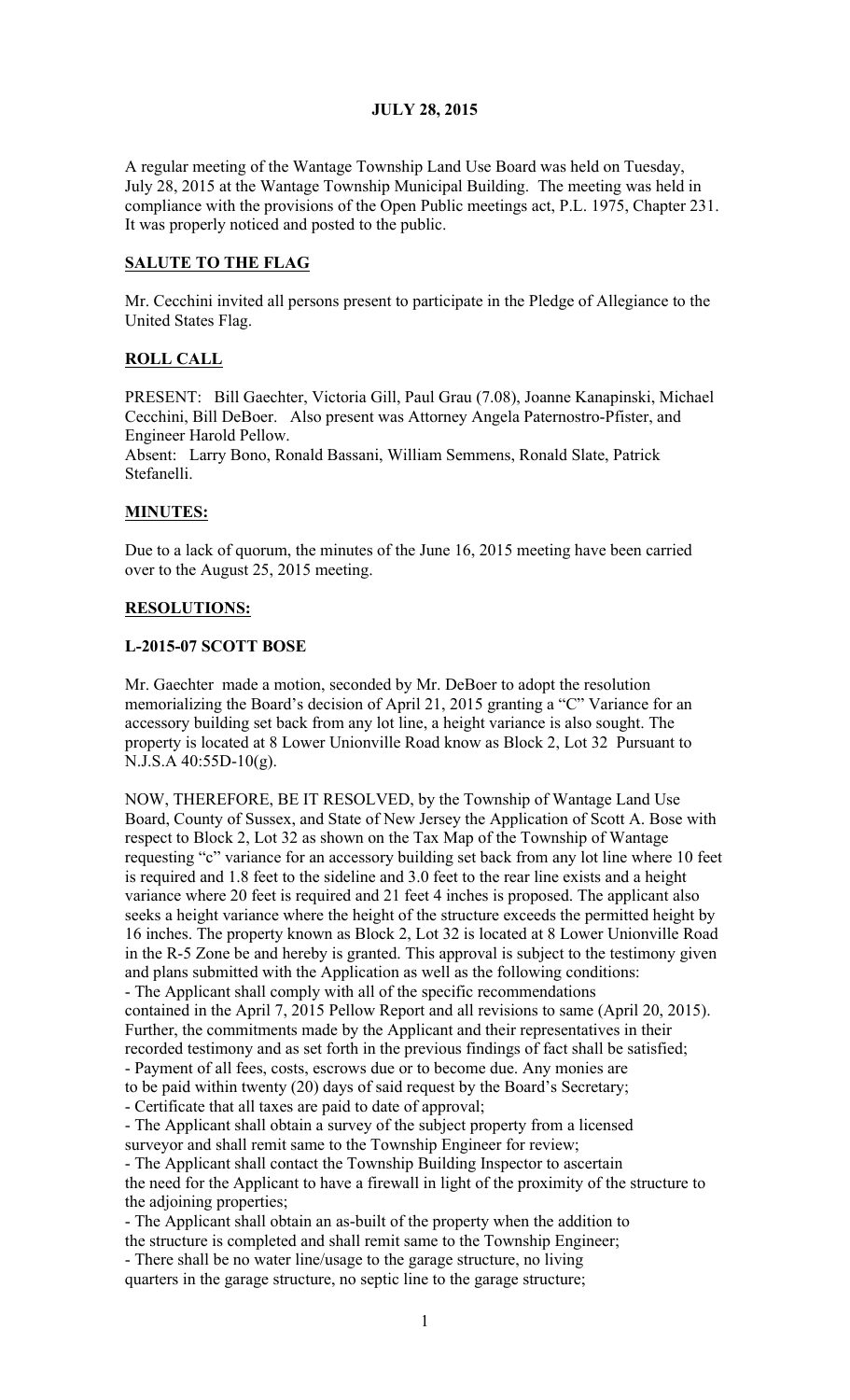- The Township of Wantage Land Use Board reserves the right to revoke and withdraw any approval granted in the event there is any deviation from or alteration of the plan hereby approved, unless prior written approval for such deviation or alteration has been obtained from the Land Use Board. Minor deviations and field changes may be authorized in writing by the Township Engineer;

- All performance requirements as set forth in the findings of fact herein shall be satisfied by the applicant as a condition of this approval whether or not repeated at length in this conditions-section of this Resolution;

- The Applicant must comply with all representations made, either

personally or through any representative acting on her behalf, during the course of her presentation to the Board, and in all documents filed with the instant Application; - Subject to all other applicable rules, regulations, ordinances, and statutes

of the Township of Wantage, County of Sussex, State of New Jersey.

Ayes: Gaechter, Kanapinski, DeBoer, Cecchini. Nays: None. No Vote: Gill.

# L-2015-08 SKYLANDS ANIMAL SANCTUARY

Mr. DeBoer made a motion, seconded by Mrs. Kanapinski, to adopt the resolution memorializing the Board's decision of June 16, 2015 granting a "D" Variance seeking use of the structure and property as a bed and breakfast where same is not a permitted use in the R-5 Zone for the property located on Compton Road, Block 14, Lot 29.01, Block 12.01 Lot 11.01 pursuant to N.J.S.A. 40:55D-70(d).

NOW, THEREFORE, BE IT RESOLVED, by the Township of Wantage Land Use Board, County of Sussex, and State of New Jersey the Application of Skylands Animal Sanctuary & Rescue Inc. with respect to Block 14, Lot 29.01 and Block 12.01, Lot 11.01 as shown on the Tax Map of the Township of Wantage requesting "D" variance seeking use of the structure and property as a bed and breakfast where same is not a permitted use in the R-5 Zone be and hereby is granted. This approval is subject to the testimony given and plans submitted with the Application as well as the following conditions:

- The Applicant shall comply with all of the specific recommendations contained in the May 19, 2015 Pellow Report and all revisions to same (July 20, 2015). Further, the commitments made by the Applicant and their representatives in their recorded testimony and as set forth in the previous findings of fact shall be satisfied; - Payment of all fees, costs, escrows due or to become due. Any monies are to be paid within twenty (20) days of said request by the Board's Secretary;

- Certificate that all taxes are paid to date of approval;

- The Applicant shall maintain the shrubbery on the Lewisburg side of the principal dwelling along the stone and masonry wall in line with the face of the wall southwest of the sidewalk to ensure site distance on the road and to pedestrians crossing the road;

- A pedestrian crossing sign, W11-2, be installed, as per the MUTCD 200 Edition, at the cross-walk location as indicated in the plans and discussions with the Board with a breakaway post;

- The Applicant shall contact the Township Building Inspector to ascertain the need for railings on the principal dwelling structure and to address handicap accessibility on the property;

- A parking lot shall be constructed using 6" of dense graded aggregate base and 2" of FA-BC mix #5. The aisle is to be 24' or 25' wide and the stalls to be 10' x 20'. The parking stripes to be Long Life Thermoplastic. The Township Engineer's office is to be notified within 24 hours prior to any work on the parking lot construction and the applicant to obtain Township Engineer approval regarding the parking lot construction materials and construction;

- The terms and conditions of this approval shall be binding upon the applicant, the applicant's successors in interest and assigns. Further, each of the terms and conditions of this approval are material elements of the approval based upon the submission of the application and property in its entirety, and the non-compliance with any term or condition by the applicant or his successors or assigns shall be deemed a material default subjecting the application to revocation of this approval. The request to change any single condition, since all conditions are integrally related, shall open the entire application to the Land Use Board for re-consideration, possible, re-approval and new terms and conditions in addition to those terms and conditions presently existing in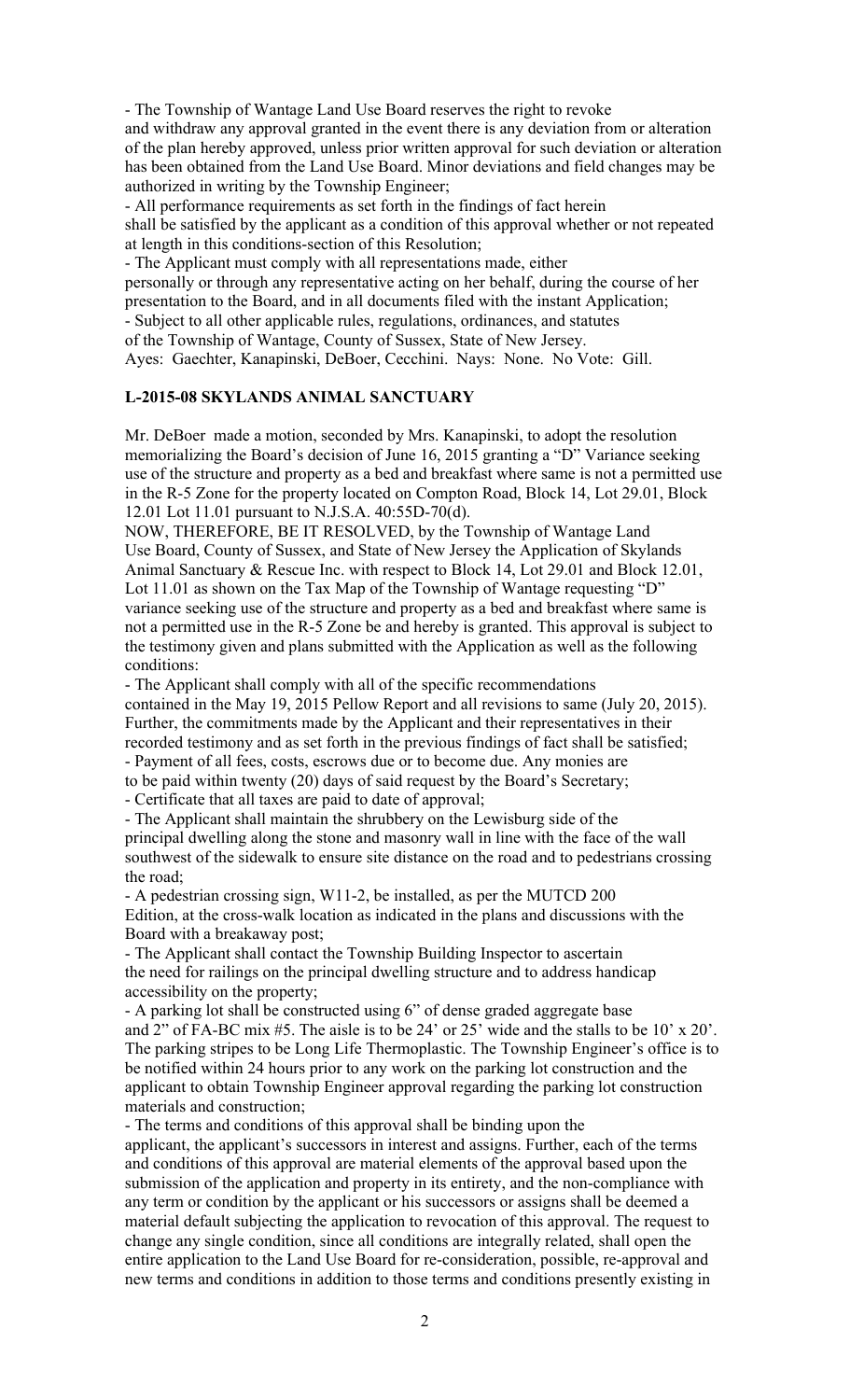this approval;

- The Township of Wantage Land Use Board reserves the right to revoke and withdraw any approval granted in the event there is any deviation from or alteration of the plan hereby approved, unless prior written approval for such deviation or alteration has been obtained from the Land Use Board. Minor deviations and field changes may be authorized in writing by the Township Engineer;

- All performance requirements as set forth in the findings of fact herein shall be satisfied by the applicant as a condition of this approval whether or not repeated at length in this conditions-section of this Resolution;

- The Applicant must comply with all representations made, either

personally or through any representative acting on her behalf, during the course of her presentation to the Board, and in all documents filed with the instant Application; - Subject to all other applicable rules, regulations, ordinances, and statutes

of the Township of Wantage, County of Sussex, State of New Jersey.

Ayes: Kanapinski, DeBoer, Kanapinski. Nays: None. No Vote: Gaechter, Gill.

# L-2008-09 WHEN PIGS FLY

Due to a conflict, Mr. Cecchini stepped down from the dais.

Mr. DeBoer made a motion, seconded by Mrs. Kanapinski to adopt the resolution memorializing the Board's decision of June 16, 2015 granting an extension of preliminary and final site plan approval. The Board concludes that given the issues of the downturn of the economy coupled with the implementation problems with the airport, the request is appropriate and the Board granted the additional extension through June 30, 2018. The property is located on Sussex County Route 565 in the Industrial and Airport Hazard Zone.

NOW, THEREFORE, BE IT RESOLVED, by the Township of Wantage Land Use Board, County of Sussex, and State of New Jersey the Application of When Pigs Fly, LLC with respect to Block 18, Lots 12.08  $&$  5 as shown on the Tax Map of the Township of Wantage requesting an extension of preliminary and final site plan approval for the property located on Sussex County Route 565 in the Industrial and Airport Hazard Zone be and hereby is granted. This approval is subject to the testimony given, plans submitted, and all prior conditions of approvals together with the Application as well as the following conditions:

- The Applicant shall comply with all terms and conditions of prior approvals, which remain in full force and effect;

- The Township of Wantage Land Use Board reserves the right to revoke and withdraw any approval granted in the event there is any deviation from or alteration of the plan hereby approved, unless prior written approval for such deviation or alteration has been obtained from the Land Use Board. Minor deviations and field changes may be authorized in writing by the Township Engineer;

Ayes: Kanapinski, DeBoer. Nays: None. No Vote: Gaechter, Gill, Cecchini.

### APPLICATION:

L-2015-03 "C" Variance for Christopher. T. Wolff Block 152, Lot 6.10 Located at 61 Snover Road Notice has been made for a public hearing

Attorney Paternostro-Pfister swore in Engineer Ken Wentink and Christopher Wolff. The lot was incorrect on Mr. Pellow's report, the correct number is lot 6.10. Mr. Pellow's report requested buildings with dimensions to existing property lines shown on the map. He questioned the reason for the 10' garage door, Mr. Wolff explained he has an antique truck he is restoring, he also explained the space over the garage will be used as a living area, as it is level with the first floor of his home. The windows on the plan are below ground, which was an error; the windows will be above ground. Severe sloping in the rear of the house prevents the garage from placing it in any other location on the property. The existing garage will stay as is. There was no public present.